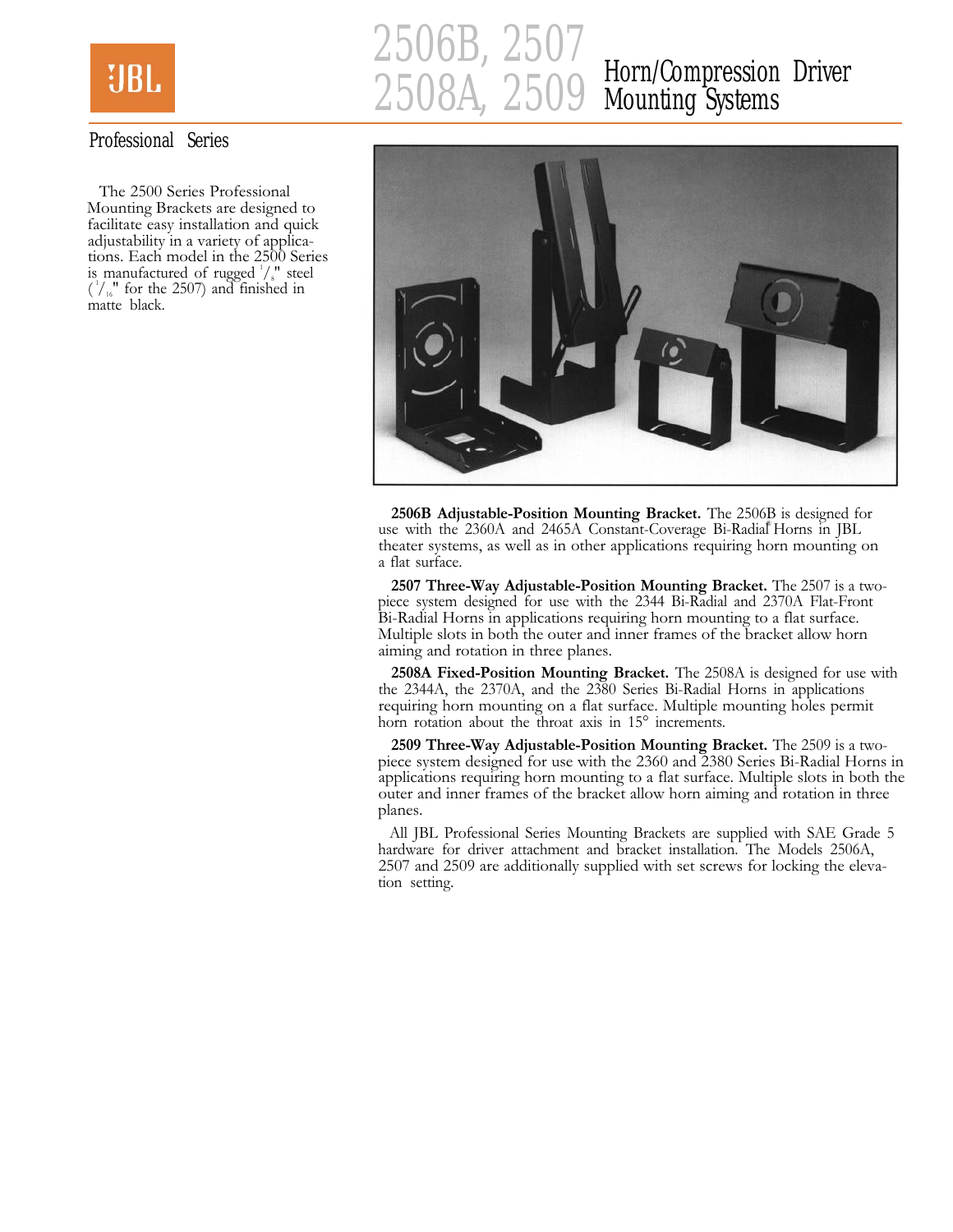#### 2506B Adjustable-Position Mounting Bracket.



#### 2508A Fixed-Position Mounting Bracket.

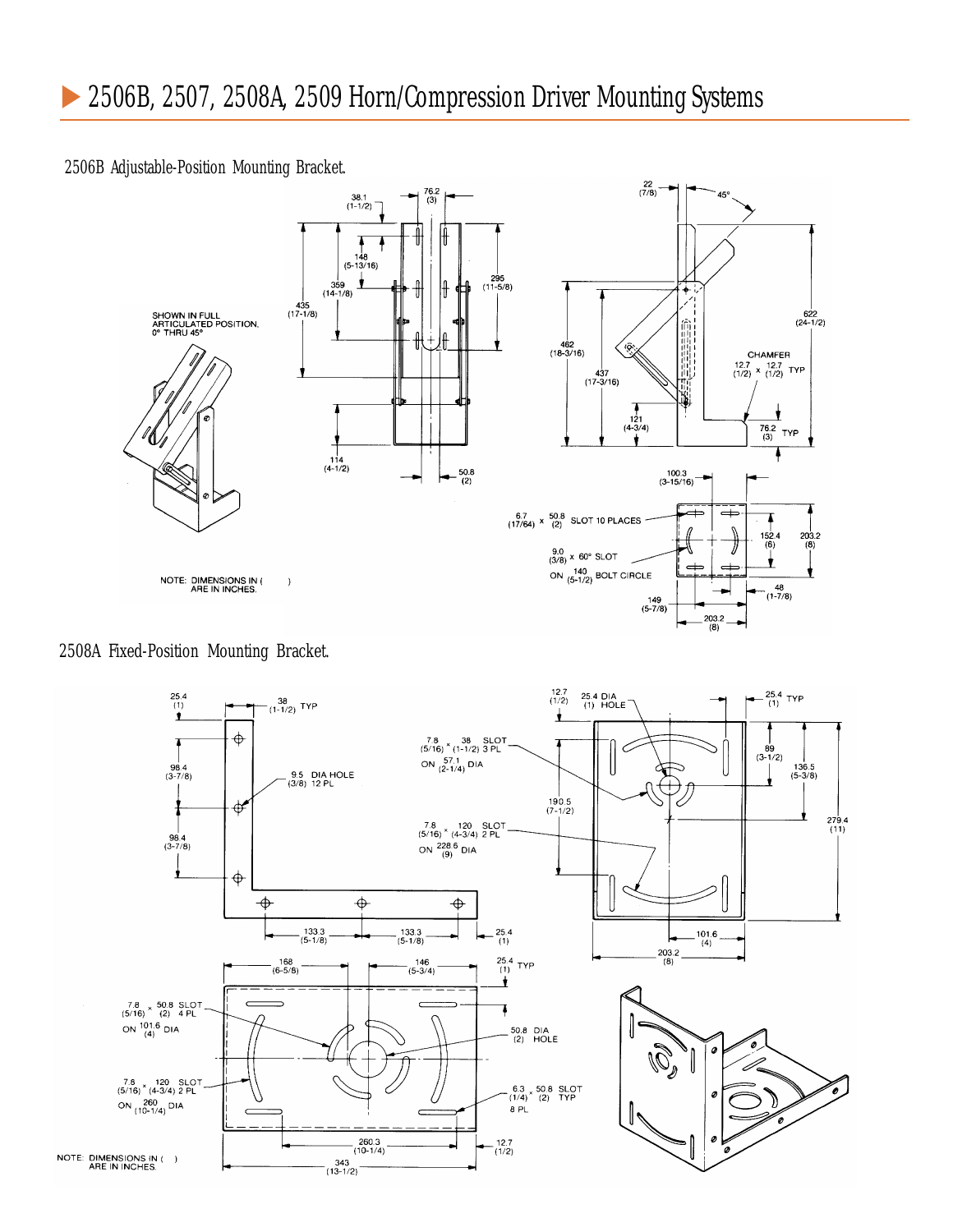

## 2507 Three-Way Adjustable-Position Mounting Bracket.